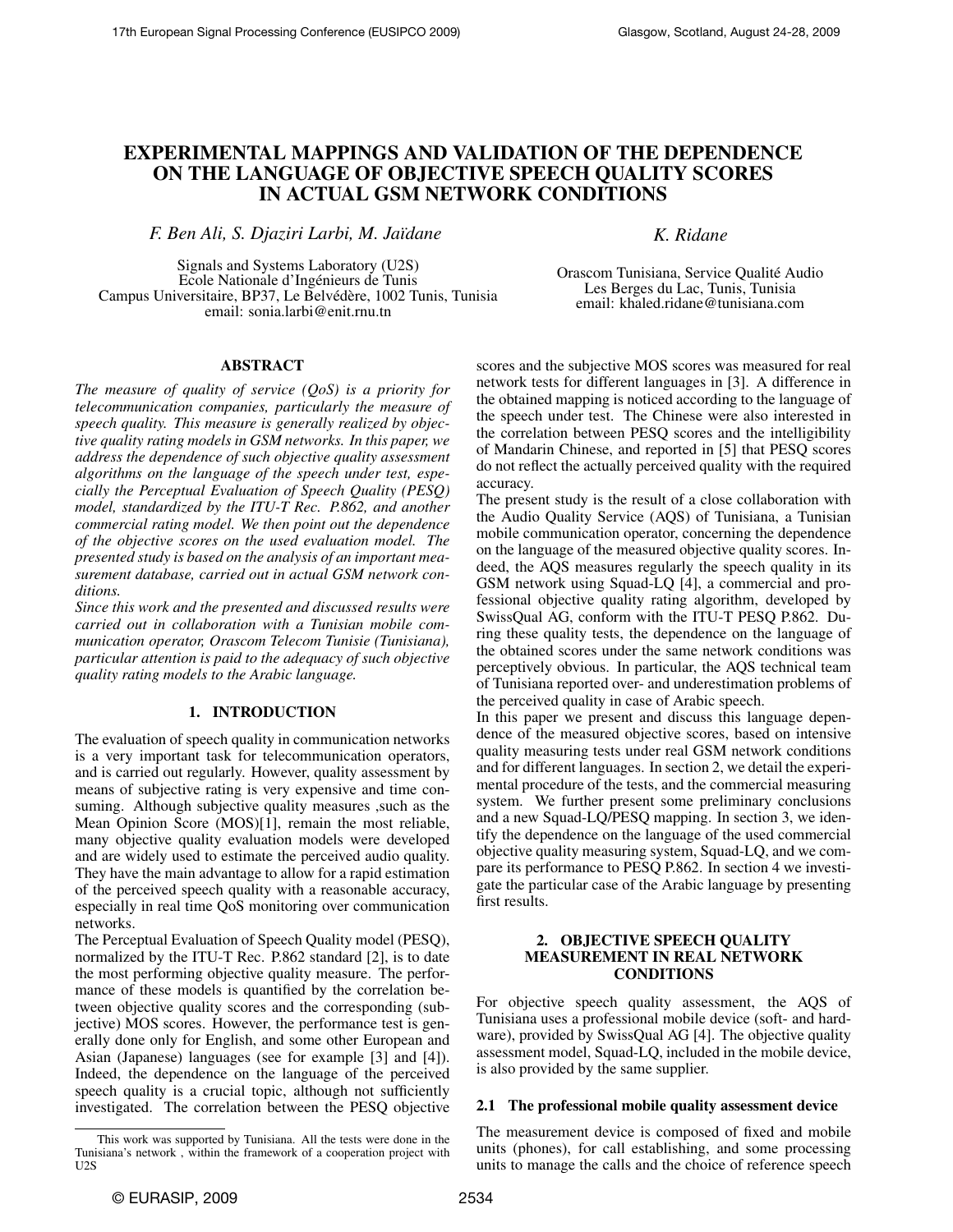

Figure 1: *Principle of the SwissQual test device for objective speech quality assessment.*

samples for each test. The mobility of the quality assessment device is convenient to measure the speech quality over the whole GSM network of the operator. The speech quality assessment is intrusive, based on the comparison of reference and degraded speech clips (Fig.1). The tests are carried out in different languages and at different network locations by measuring the end to end speech quality.

### 2.2 The first experimental procedure

The speech samples used by the AQS of Tunisiana are provided by the equipment supplier and meet the requirements of the ITU-T standard P.800 [1]. They have the following properties:

- a duration of 6 s and a speech activity of 70%,
- each sample is composed of two successive sentences (male and female voices), separated by a silence of 0.5s,
- a sampling frequency of 16kHz, 16 bits PCM,
- a listening level of -26dBov<sup>1</sup>,
- filtered with an IRS filter  $2$ .

Four languages from the standardized speech samples were used for the measurements presented in this work: Arabic, German, English and French. The first aim of the quality measurements is to compare qualitatively the behavior of objective quality scores for different languages in the same network conditions. Thus, in order to have nearly the same network conditions and to minimize the network variation during the tests of three selected languages, measurements are realized following a predefined pattern: [German English Arabic].

This measurement pattern is then repeated constantly while the mobile measuring unit (phone) is being moved to cover most of the GSM network.

# 2.3 First results

The obtained quality scores for each language are extracted from the global test scores. We then observe the variations of the objective speech quality scores for each language separately. The time evolution of the quality scores is depicted in Fig.2. This recording corresponds to 6 seconds  $\times$  3 languages  $\times$  110 measures = 1980 seconds. We can deduce from these results that under nearly the same network conditions (corresponding to the same test index on Fig.2) each language obtains a different quality score. We note that the



Figure 2: *First experimental procedure: time evolution of Squad-LQ quality scores for German, English and Arabic.*

measured quality scores for German show strong fluctuations, while the scores of English and Arabic speech samples seem more stationary.

The quality scores of the Arabic speech samples have the highest mean value: 3.70 (while that of English is 3.64 and that for German is 3.58). Indeed, the AQS team have reported a problem of over-estimation of the true perceived audio quality when measuring the objective quality of Arabic speech samples in good quality regions (scores  $> 2.5$ ).

## 3. THE DEPENDENCE OF THE OBJECTIVE QUALITY SCORES ON THE LANGUAGE

The dependence of the commercial algorithm on the language we pointed out in the previous section was summarized<sup>3</sup> in [6]. In this section, we compare the Squad-LQ scores (measured in real network conditions) with PESQ P.862 computed scores. This is done for different languages.

## 3.1 The used objective quality rating models: PESQ P.862 and Squad-LQ

The Squad-LQ model used by the AQS of Tunisiana and PESQ were developed in the same period of time as an answer to the ITU-T question Q9 of the SG12 related to objective speech quality assessment. PESQ was standadized by the ITU-T in 2001 and Squad-LQ was considered to be conform to PESQ by several correlation tests with subjective scores. A commercial mapping function between both models was proposed by the developer of the commercial algorithm [4]. Only three languages were considered for this mapping: English, German and Italian. Hence, we were interested in how such objective quality assessment algorithms perform when applied to Arabic speech. Given the lack of studies and results related to the quality assessment of Arabic

<sup>&</sup>lt;sup>1</sup>dB relative to the overload point of a digital system.

<sup>&</sup>lt;sup>2</sup>IRS filtering (Intermediate Reference System) is used to model the frequency characteristics of phone handsets recommended by the ITU-T in Rec.P.48.

<sup>&</sup>lt;sup>3</sup>The answer of the ITU-T Study Group 12 to this contribution is available at www.itu.int/md/T05-SG12-071002-R/fr.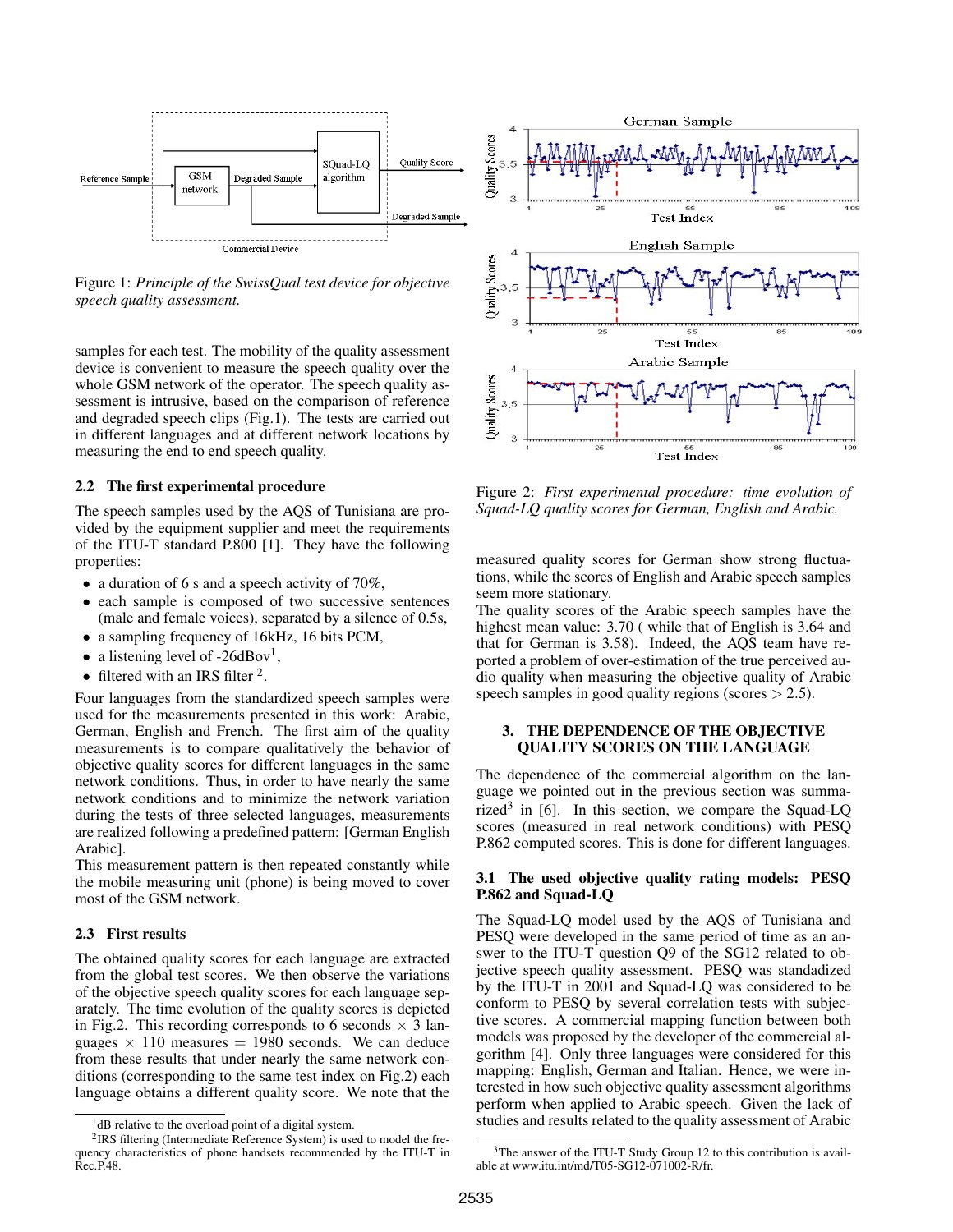

Figure 3: *Second experimental procedure for the Squad-LQ/PESQ scores mapping.*

speech, we propose in this work a mapping between Squad-LQ and PESQ models for Arabic speech samples. Two additional languages are used to prove the dependence of objective scores on the language.

## 3.2 The second experimental procedure: Squad-LQ/PESQ mapping

Three languages are considered for the mapping: Arabic, French and English. Similar to the previous procedure, the tested speech samples are provided by SwissQual and selected according to the ITU-T standard. Intensive test measurements were realized in the GSM network of Tunisiana. The Squad-LQ scores were obtained using the SwissQual measurement device. The degraded speech sample at the output of the measurement device is recorded for further processing. The reference and degraded speech samples are fed to the PESQ model<sup>4</sup> to compute the PESQ scores. Fig.3 describes this procedure.

To compare Squad-LQ and PESQ scores, we first show in Fig.4 a scatter plot of the computed PESQ scores versus the measured Squad-LQ scores, where all the test results for the three studied languages are grouped. We then compute a global mapping PESQ/Squad-LQ scores, based on 2377 measures grouped as follow: 505 measures for the English speech sample, 533 for the French one and 1339 for the Arabic one. The computed mapping, based on the experimental results, is plotted on Fig.4 along with the *reference* mapping, provided by SwissQual[4]. Secondly, in order to display the language dependence, we compute the PESQ/Squad-LQ mapping for each language separately, as depicted on Fig.6.

For both mappings of Fig.4 and Fig.6, we evaluate the difference ∆ between the computed PESQ score, *pesqc*, and the corresponding mapped Squad-LQ measure, *Squadm*, for each point of the scatter plot:

$$
\Delta = p \exp_c \text{-} \text{mapped}(Squad_m), \tag{1}
$$

where the SwissQual mapping is used. Similarly, we define ∆*exp* as the score difference when the proposed experimental mapping is used. We then estimate the probability density functions (PDF) of  $\Delta$  in two cases: for all the grouped measures (Fig.5) and for each language separately (Fig.7).

#### 3.3 Analysis, interpretation and new mappings

*3.3.1 Comparison between SwissQual and experimental mappings for the overall test results*

We first notice, from the scatter plot of Fig.4, a dependence of the quality scores on the used objective quality rating algorithm: the quality score of one test changes according to



Figure 4: *Second experimental procedure: Scatter plot of computed PESQ scores versus measured Squad-LQ scores, SwissQual mapping (dashed line) and experimental mapping (computed for 2377 quality score measures in the GSM network of Tunisiana).*

the algorithm used to evaluate the speech quality, despite the same network conditions. Thus, it is convenient to approach the behavior of the scatter plot by a mapping. The provided commercial PESQ/Squad mapping (dashed line on Fig.4) is obtained by a second degree polynomial fitting of 1500 measurements with speech samples in three languages (Italian, German and English) [4]. The experimental mapping, which we computed with 2377 measured scores, for different network conditions and different languages, is obtained by a third degree fitting polynomial, given by:

$$
P_{Exp} = 0.0550x^3 - 0.3641x^2 + 1.4670x + 0.3155.
$$
 (2)

We note in Fig.4 that the provided commercial mapping is nearly linear, while the experimental mapping has a more pronounced non linear behavior.

The relative position of both mappings can be divided in two quality regions: the good quality part (i.e. scores  $> 2.5$ ), they are close to each other. However, in the bad quality region (i.e. scores  $< 2.5$ ), the mappings show a difference of about 0.5. In order to better evaluate the dispersion of the quality scores with regard to the mapping and to compare both algorithms, we plot the PDFs of ∆ and ∆*exp* of Eq.1 on Fig.5. As expected, the scores are closely approached by their own fitting (solid line): the PDF is symmetric and zero centered. However, the provided commercial mapping (dashed line) seems to be less accurate: the PDF's principal lobe is slightly shifted towards positive ∆ values. We also notice a significant second lobe towards the positive values of the score's differences. This is due to the mapping's behavior in the bad quality region, where the commercial fitting underestimates the PESQ scores. The difference between both mappings in the bad quality region may be explained by the fact that the commercial mapping was established using only English, German and Italian, while most measures in the bad quality region were obtained for Arabic speech samples, as shown on Fig.6.

<sup>4</sup>PESQ free version 1.2 downloaded from http://www.itu.int/rec/T-REC-P.862-200102-I/en.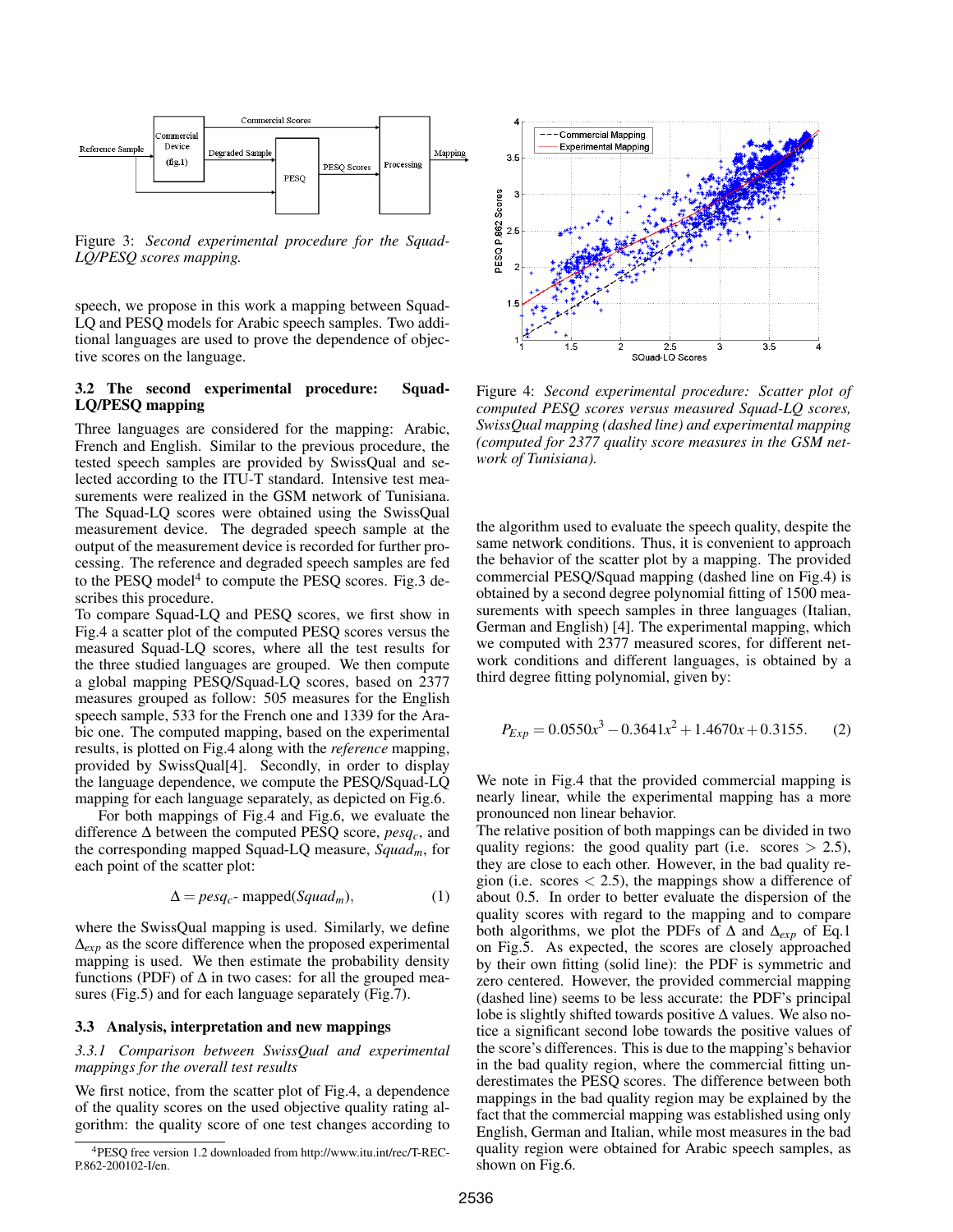

Figure 5: *PDFs of score's difference* ∆ *of Eq.1 (dashed line) and*  $\Delta_{exp}$ *.* 

#### *3.3.2 Comparison between the mappings of each language*

The dependence on the language of the objective quality scores is further displayed by the plots of Fig.6, where the mapping of each language is depicted separately. Each language quality scores group is approached by an individual mapping (solid lines on Fig.6). The mapping for each language based on our network tests are given in Eq.3, Eq.4 and Eq.5. We choose a third degree fitting polynomial to better approach the scattered points:

$$
P_{Eng} = -0.1116x^3 + 0.7307x^2 - 0.5029x + 1.0617, \quad (3)
$$

$$
P_{Ar} = 0.2052x^3 - 1.4667x^2 - 3.9066x - 1.3014, \quad (4)
$$

$$
P_{Fr} = 0.0166x^3 - 0.3992x^2 + 1.6980x - 0.2723,
$$
 (5)

where *x* denotes the Squad-LQ score and  $P_{Eng}$ ,  $P_{Ar}$ ,  $P_{Fr}$  the PESQ scores for English, Arabic and French respectively.

We note in Fig.6 that the relative positions of the three mappings with regard to the good and bad quality regions are different. In case of the Arabic language, a particular behavior is noticed: for the bad quality region, the Arabic scores have the highest position compared to English and French scores. We can conclude that the commercial fitting underestimates PESQ scores for Arabic samples in that region. However, it is the reverse situation in the good quality region: the Arabic PESQ scores occupy the lowest position compared to English and French PESQ scores, indicating that Squad-LQ overestimates PESQ quality in that region.

From the same figure we observe that French and English samples occupy a higher position than Arabic samples in the good quality region, thus the corresponding PESQ scores are underestimated by Squad-LQ, especially in case of English. This behavior is observed in the bad quality region too, although there isn't sufficient measures compared to the Arabic case.

These observations are confirmed by the PDF of  $\Delta$  (cf. Eq.1), depicted for each language separately (Fig.7) in order to compare the commercial mapping to the mapping of each language. Only the scores in the good quality region are considered for the plot of Fig.7, because of the lack on bad quality scores for English and French.



Figure 6: *Scatter plots and mappings of the same test results as Fig.4, presented here for each language separately.*

Fig.7 shows that PESQ scores of French samples are better approached by the commercial mapping than the English ones (PDF's principal lobe is narrow), with an overall underestimation of PESQ scores for French (the PDF is centered around  $\Delta = +0.2$ ). The commercial fitting seems to overestimate the PESQ quality scores in case of Arabic (probably in the good quality region, as observed on Fig.6). This is visible in the corresponding PDF of Fig.7: a slight asymmetry toward negative  $\Delta$  values, although the PDF's principal lobe is zero centered, which means that Arabic is well approached. The English samples seem to be the worst approached: the PDF is wide and is bimodal. This latter result is unexpected, as English is one of the three languages used to compute the commercial mapping [4].

#### 4. PESQ ADEQUACY TO ARABIC SPEECH

The above presented results confirm that objective quality measures are language dependent. In particular, subjective quality measures (MOS) with Arabic samples are lacking, although such information is essential to evaluate how objective quality scores correlate with subjectively perceived quality.

In this preliminary study, we investigated the accuracy of PESQ scores in case of Arabic speech. We were particularly interested in finding out which characteristics of languages may influence the PESQ score computation.

The two first steps in PESQ algorithm are a time delay compensation and a level alignment of the reference and degraded signals [8]. Then the following main steps for predicting the objective quality score are based on an auditory transform of the signal, which is based on a fast Fourier transform applied to 50 % overlapping 32 ms frames. This is done in order to evaluate the instantaneous power spectrum in each frame[7]. It is well known that speech signals are non stationary and that frequency domain transforms are not suitable for non stationary signals, unless applied on short duration. Thus we studied the *non stationary* behavior of different languages and we noticed that some languages are more or less stationary than others. We used stationarity indices (SI) [9] to detect abrupt changes in the time-frequency characteris-